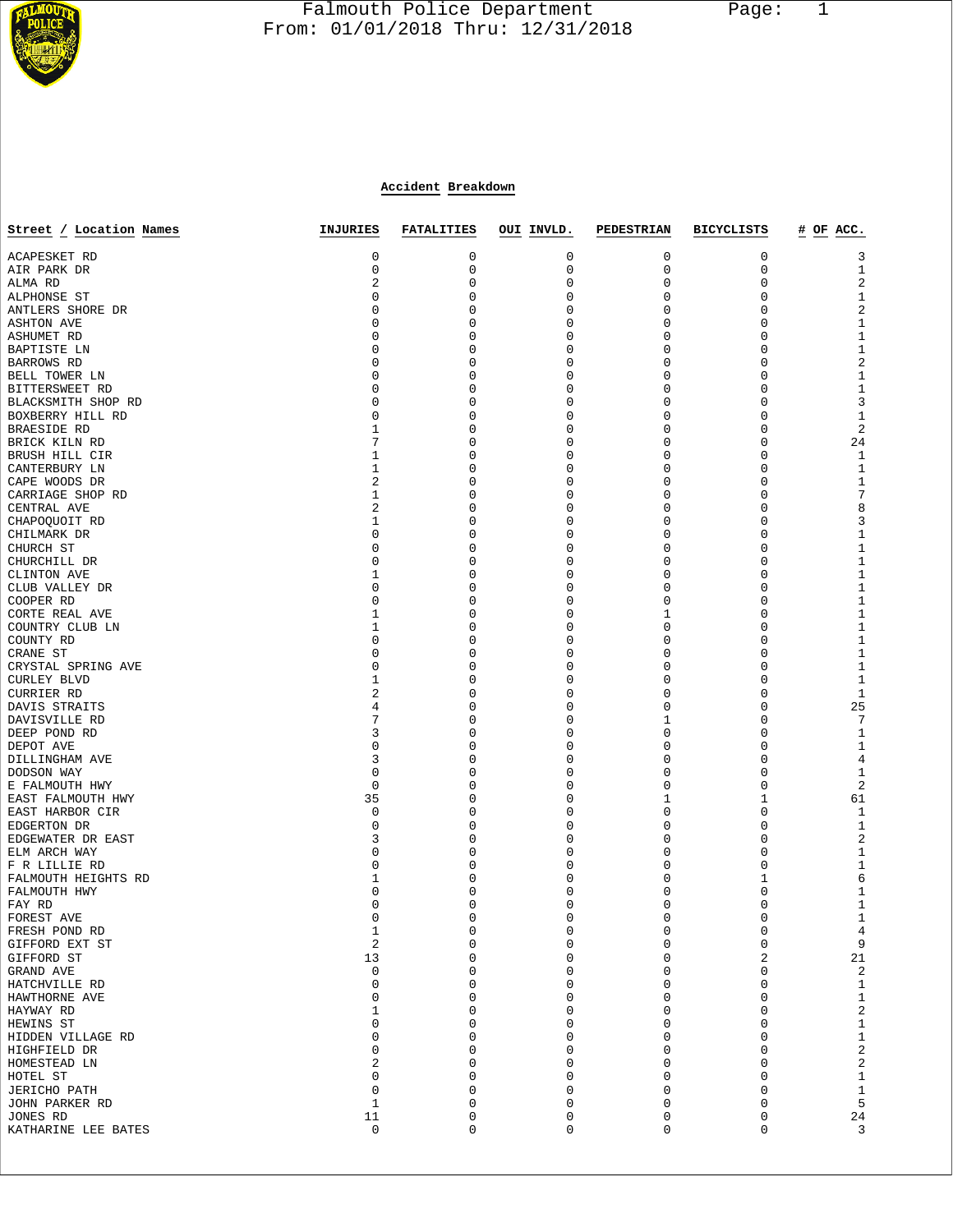## Falmouth Police Department Page: 2 From: 01/01/2018 Thru: 12/31/2018

| LAKE SHORE DR                               | 0                 | 0      | 0             | 0                | 0        | 1                           |
|---------------------------------------------|-------------------|--------|---------------|------------------|----------|-----------------------------|
| LAKEVIEW AVE                                | 1                 | 0      | 0             | 0                | 0        | $\,1$                       |
| LANTERN LN                                  | O                 | 0      | 0             | 0                | $\Omega$ | $\mathbf{1}$                |
| LIMERICK LN                                 | 1                 | 0      | 0             | 0                | 0        | $\mathbf{1}$                |
| LOCUST ST                                   | 0                 | 0      | 0             | 0                | 0        | 3                           |
| LUSCOMBE AVE                                | $\Omega$          | 0      | 0             | 0                | 0        | $\,4$                       |
| MAIN ST                                     | 4                 | 0      | 0             | 0                | 5        | 42                          |
| MARAVISTA AVE                               | 9                 | 0      | 0             | 0                | 0        | 6                           |
| MARAVISTA AVE EXT                           | 1                 | 0      | 0             | 0                | 1        | 3                           |
| MBL ST                                      | 0                 | 0      | 0             | 0                | 0        | 1                           |
| MENAUHANT RD                                | 5<br>$\Omega$     | 0      | 0             | 0                | 0        | 15                          |
| MILL RD<br>MILLFIELD ST                     | $\Omega$          | 0<br>0 | 0<br>0        | $\mathbf 0$<br>0 | 0<br>0   | 1<br>2                      |
| MOONPENNY LN                                | 0                 | 0      | 0             | 0                | 0        | 1                           |
| N FALMOUTH HWY                              | 0                 | 0      | 0             | 0                | 0        | $1\,$                       |
| NOBSKA RD                                   | $\Omega$          | 0      | 0             | 0                | 0        | $\mathbf{1}$                |
| NORTH FALMOUTH HWY                          | 6                 | 0      | 0             | 0                | 0        | 11                          |
| NORTH HILL DR                               | 1                 | 0      | 0             | 0                | 0        | 2                           |
| NORTH MAIN ST                               | $\Omega$          | 0      | 0             | 0                | 0        | 3                           |
| NYE RD                                      | 0                 | 0      | 0             | 0                | 0        | 1                           |
| OLD BARNSTABLE RD                           | 4                 | 0      | 1             | 0                | 0        | 11                          |
| OLD COUNTY RD                               | $\Omega$          | 0      | 0             | 0                | 0        | 1                           |
| OLD MAIN RD                                 | 3                 | 0      | 0             | 0                | 0        | 4                           |
| OLD MEETING HOUSE RD                        | 2                 | 0      | 0             | 0                | 0        | 3                           |
| OLD SHORE RD                                | 0                 | 0      | 0             | 0                | 0        | 1                           |
| OSTROM RD                                   | 1                 | 0      | 0             | 1                | 0        | $1\,$                       |
| OYSTER POND RD                              | 1                 | 0      | 0             | $\mathbf 0$      | 0        | $\sqrt{2}$                  |
| PALMER AVE                                  | 4                 | 0      | 0             | 0                | 0        | 29                          |
| PARSONS LN                                  | 0                 | 0      | 0             | 0                | 0        | 1                           |
| PENNSYLVANIA AVE                            | 0                 | 0      | 0             | 0                | 0        | 1                           |
| PINECREST BEACH DR                          | 2<br>0            | 0<br>0 | 0<br>0        | 0<br>0           | 0<br>0   | 6<br>1                      |
| PLUM HOLLOW RD<br>QUAKER RD                 | $\Omega$          | 0      | 0             | 0                | 0        | $\overline{4}$              |
| QUASHNET WAY                                | 0                 | 0      | 0             | 0                | 0        | $\mathbf{1}$                |
| QUISSETT AVE                                | 2                 | 0      | 0             | 0                | 1        | 3                           |
| RAILROAD AVE                                | 0                 | 0      | 0             | 0                | 0        | $\mathbf{1}$                |
| RANDOLPH ST                                 | 0                 | 0      | 0             | 0                | 0        | 2                           |
| RANSOM RD                                   | $\Omega$          | 0      | 0             | 0                | 0        | $1\,$                       |
| RED BROOK RD                                | $\Omega$          | 0      | 0             | 0                | 0        | 2                           |
| ROBBINS RD                                  | 1                 | 0      | 0             | 0                | 0        | 2                           |
| RT 151                                      | 34                | 0      | 0             | 0                | 0        | 52                          |
| RT 28 NORTH                                 | 1                 | 0      | 0             | 0                | 0        | $\overline{7}$              |
| RT 28 S                                     | 0                 | 0      | 0             | 0                | 0        | 1                           |
| RT 28 SOUTH                                 | 1                 | 0      | 0             | 0                | 0        | 9                           |
| SAM TURNER RD                               | $\mathbf 0$       | 0      | 0             | 0                | 0        | $\mathbf{1}$                |
| SANDWICH RD                                 | 21                | 0      | 0             | 0                | 1        | 38                          |
| SANTA MARIA LN                              | 0                 | 0      | 0             | 0                | 0        | 1                           |
| <b>SCRANTON AVE</b><br>SEACOAST SHORES BLVD | 2<br>1            | 0<br>0 | 0<br>1        | 0<br>0           | 0<br>1   | 5<br>6                      |
| SEASPRAY DR                                 | O                 | 0      | 0             | 0                | 0        | 1                           |
| SERVICE RD                                  | $\Omega$          | 0      | $\Omega$      | $\mathbf 0$      | 0        | 2                           |
| SHORE ST                                    | 0                 | 0      | $\Omega$      | 0                | 0        | $\mathbf 1$                 |
| SHOREWOOD DR                                | $\mathsf 0$       | 0      | 0             | 0                | 0        | $\mathbf{1}$                |
| SILVER BEACH AVE                            | 0                 | 0      | 0             | 0                | 0        | $\mathbf 1$                 |
| SIPPEWISSETT RD                             | 2                 | 0      | 0             | 0                | 0        | $\boldsymbol{2}$            |
| SOPHIE LN                                   | 0                 | 0      | 0             | 0                | 0        | $1\,$                       |
| SPRING BARS RD                              | $\Omega$          | 0      | 0             | 0                | 0        | $\epsilon$                  |
| SQUIBNOCKETT DR                             | 0                 | 0      | 0             | $\mathbf 0$      | 0        | $\mathbf{1}$                |
| STRIPER LN                                  | 0                 | 0      | 0             | 0                | 0        | $\mathbf 1$                 |
| SURF DR                                     | 0                 | 1      | $\Omega$      | 0                | 0        | 3                           |
| TANGLEWOOD DR                               | 1                 | 0      | 0             | 0                | 0        | $\sqrt{2}$                  |
| TEATICKET HWY                               | 31                | 0      | 0             | 1                | 3        | 120                         |
| TEATICKET PATH                              | 2                 | 0      | $\Omega$      | 0                | 0        | $\mathbf{1}$                |
| TER HEUN DR                                 | 2                 | 0      | 0             | 0                | 1        | 11                          |
| THOMAS B LANDERS RD                         | 5                 | 1      | 1             | 0                | 0        | 13                          |
| TROTTING PARK RD                            | 0<br>$\mathbf{1}$ | 0      | 1             | $\Omega$         | 0        | 3                           |
| TURNER RD                                   | 0                 | 0<br>0 | 0<br>$\Omega$ | 0<br>0           | 0<br>U   | $\sqrt{2}$                  |
| TWIN HILL RD<br>VICTORS LN                  | $\Omega$          | U      | O             | $\Omega$         | 0        | $\mathbf{1}$<br>$\mathbf 1$ |
| VIDAL AVE                                   | 0                 | 0      | 0             | $\mathbf 0$      | 0        | $\mathbf{1}$                |
| W FALMOUTH HWY                              | 0                 | 0      | 0             | 0                | 0        | $\mathbf{1}$                |
| WAQUOIT HWY                                 | 13                | 0      | 0             | 3                | 0        | 29                          |
| WAQUOIT LANDING RD                          | $\mathsf 0$       | 0      | 0             | $\mathbf 0$      | 0        | $\overline{4}$              |